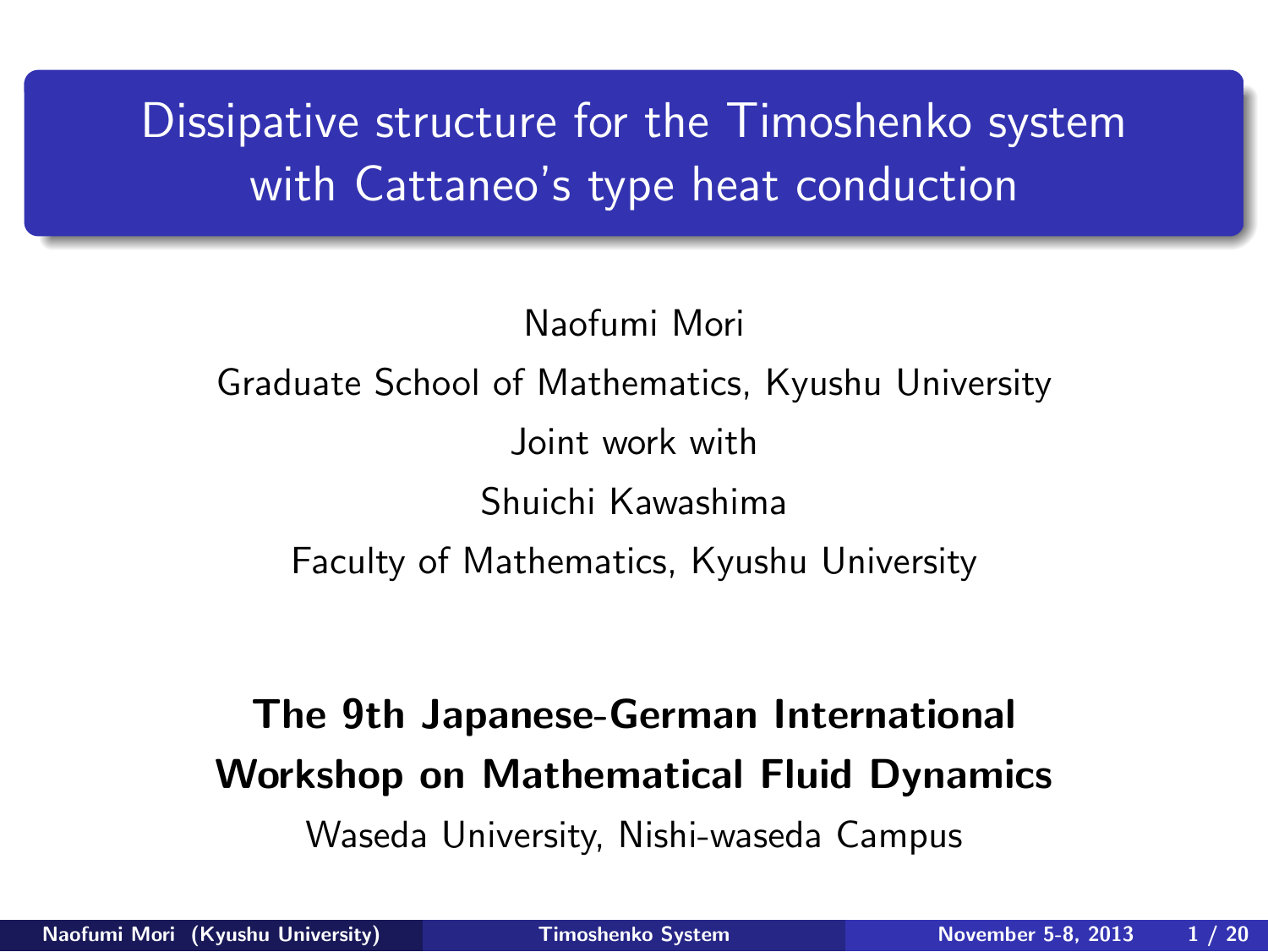### Introduction

#### **Timoshenko system with the Cattaneo law:**

$$
\begin{cases}\n\varphi_{tt} - (\varphi_x - \psi)_x = 0, \\
\psi_{tt} - a^2 \psi_{xx} - (\varphi_x - \psi) + b\theta_x = 0, \\
\theta_t + q_x + b\psi_{tx} = 0, \\
\tau_0 q_t + q + \kappa \theta_x = 0,\n\end{cases}
$$

where  $a > 0$ ,  $b > 0$ ,  $\kappa > 0$  and  $0 < \tau_0 \le 1$  are constants.  $t \in [0, \infty)$  is a time variable, and  $x \in \mathbb{R}$  is the spacial variable which denotes the point on the center line of the beam.

- $\phi(\alpha, t)$ : the transversal displacement.
- $\psi(x, t)$ : the rotation angle of the beam.
- $\theta(x, t)$ : the temperature.
- $q(x, t)$ : the heat flow.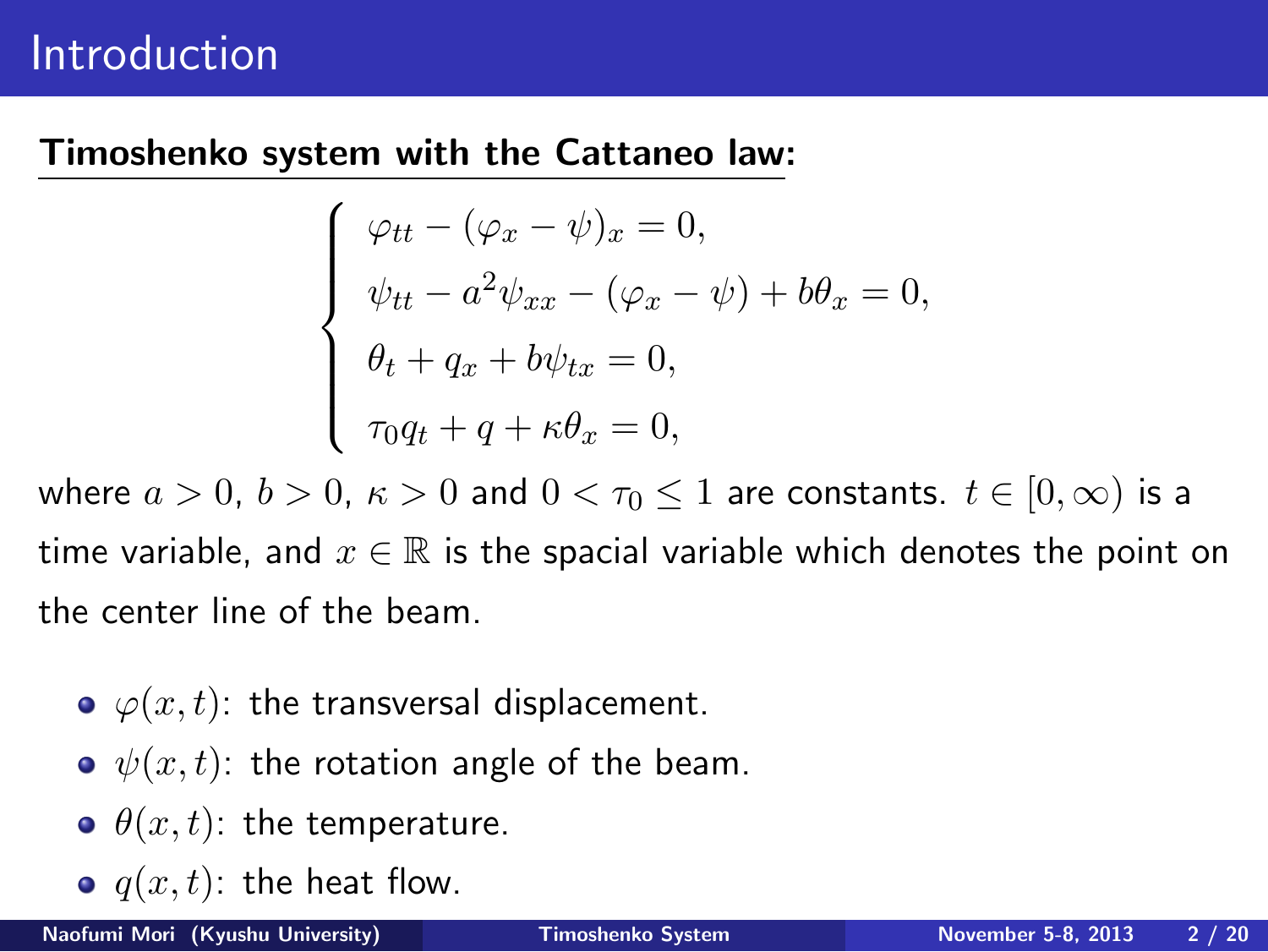# Previous results

#### **Timoshenko system with the Cattaneo law:**

$$
\begin{cases}\n\varphi_{tt} - (\varphi_x - \psi)_x = 0, \\
\psi_{tt} - a^2 \psi_{xx} - (\varphi_x - \psi) + b\theta_x = 0, \\
\theta_t + q_x + b\psi_{tx} = 0, \\
\tau_0 q_t + q + \kappa \theta_x = 0.\n\end{cases}
$$

- Timoshenko system
	- *◦* S.P. Timoshenko (1921)
	- *◦* S.P. Timoshenko (1922)
- **•** Timoshenko system with friction
	- *◦* J.E.M. Rivera & R. Racke (2003)
	- *◦* K. Ide, K. Haramoto & S. Kawashima (2008)
	- *◦* K. Ide & S. Kawashima (2008)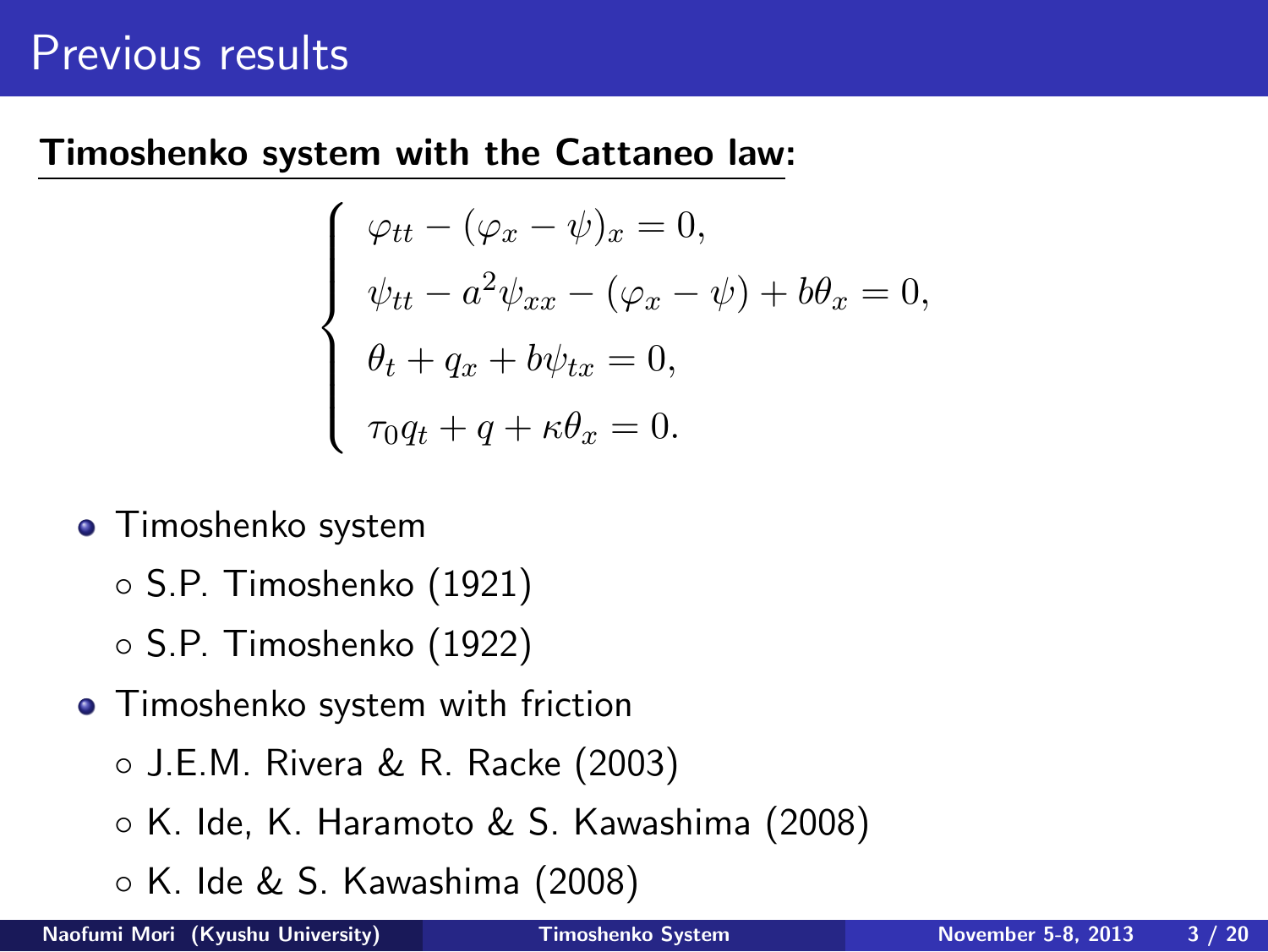### Previous results

#### **Timoshenko system with the Cattaneo law:**

$$
\begin{cases}\n\varphi_{tt} - (\varphi_x - \psi)_x = 0, \\
\psi_{tt} - a^2 \psi_{xx} - (\varphi_x - \psi) + b\theta_x = 0, \\
\theta_t + q_x + b\psi_{tx} = 0, \\
\tau_0 q_t + q + \kappa \theta_x = 0.\n\end{cases}
$$

- Timoshenko system with heat conduction
	- *◦* J.E.M. Rivera & R. Racke (2002)
	- *◦* H.D.F. Sare & R. Racke (2009)
	- *◦* M.L. Santos, D.S.A. J`unior & J.E.M. Rivera (2012)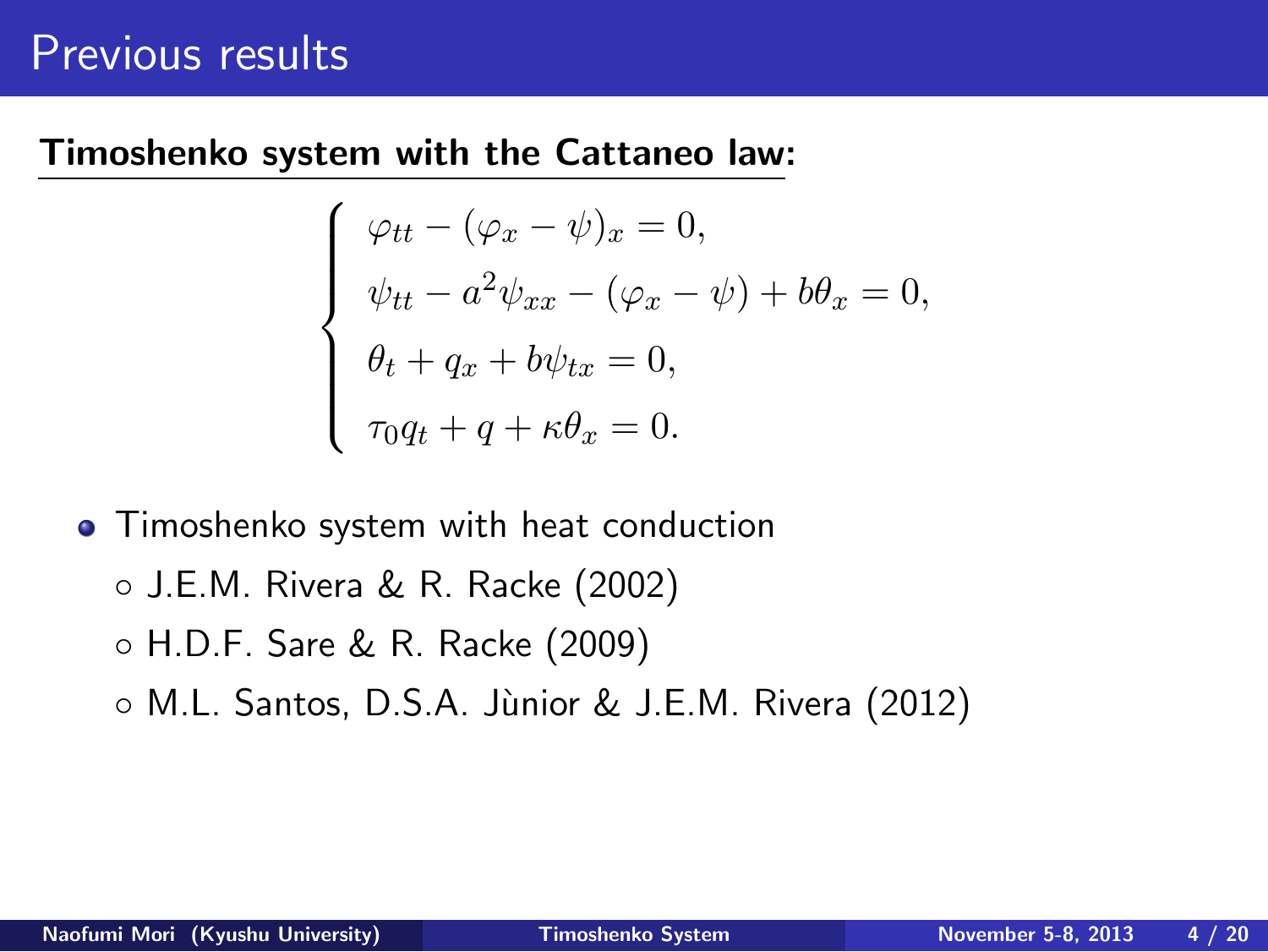The equivalent system is

$$
\begin{cases}\nv_t - u_x + y = 0, \\
y_t - a z_x - v + b \theta_x = 0, \\
u_t - v_x = 0, \\
z_t - a y_x = 0, \\
\theta_t + \sqrt{\kappa} \tilde{q}_x + b y_x = 0, \\
\tau_0 \tilde{q}_t + \tilde{q} + \sqrt{\kappa} \theta_x = 0,\n\end{cases}
$$

where

$$
v = \varphi_x - \psi
$$
,  $u = \varphi_t$ ,  $z = a\psi_x$ ,  $y = \psi_t$ ,  $\tilde{q} = \frac{1}{\sqrt{\kappa}}q$ .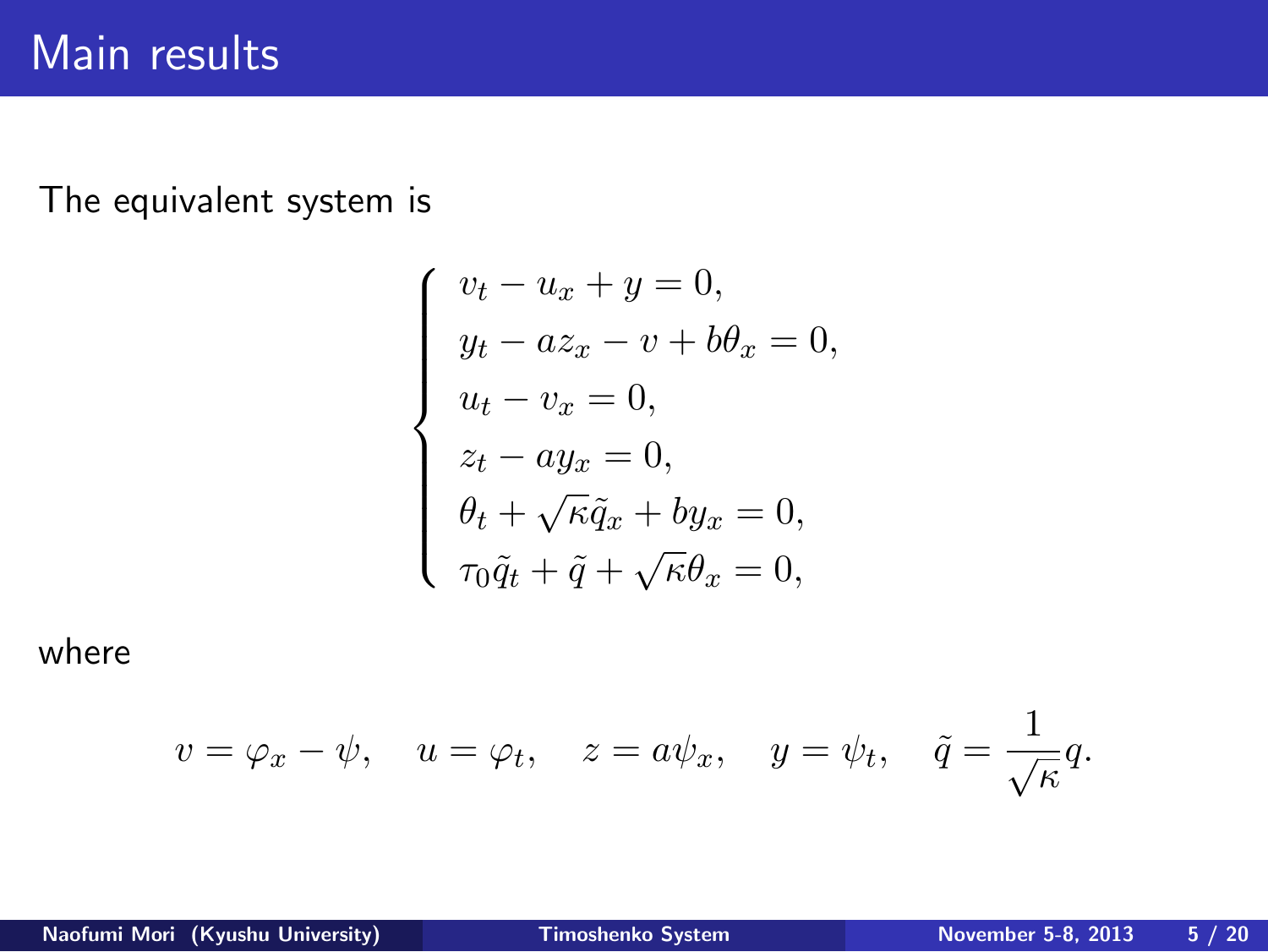The system is written as

$$
A^0U_t + AU_x + LU = 0,
$$

# . **Claim:** .

- (a)  $A^0$  is real symmetric and positive definite.
- (b) *A* is real symmetric.
- (c) *L* is nonnegative definite but not real symmetric.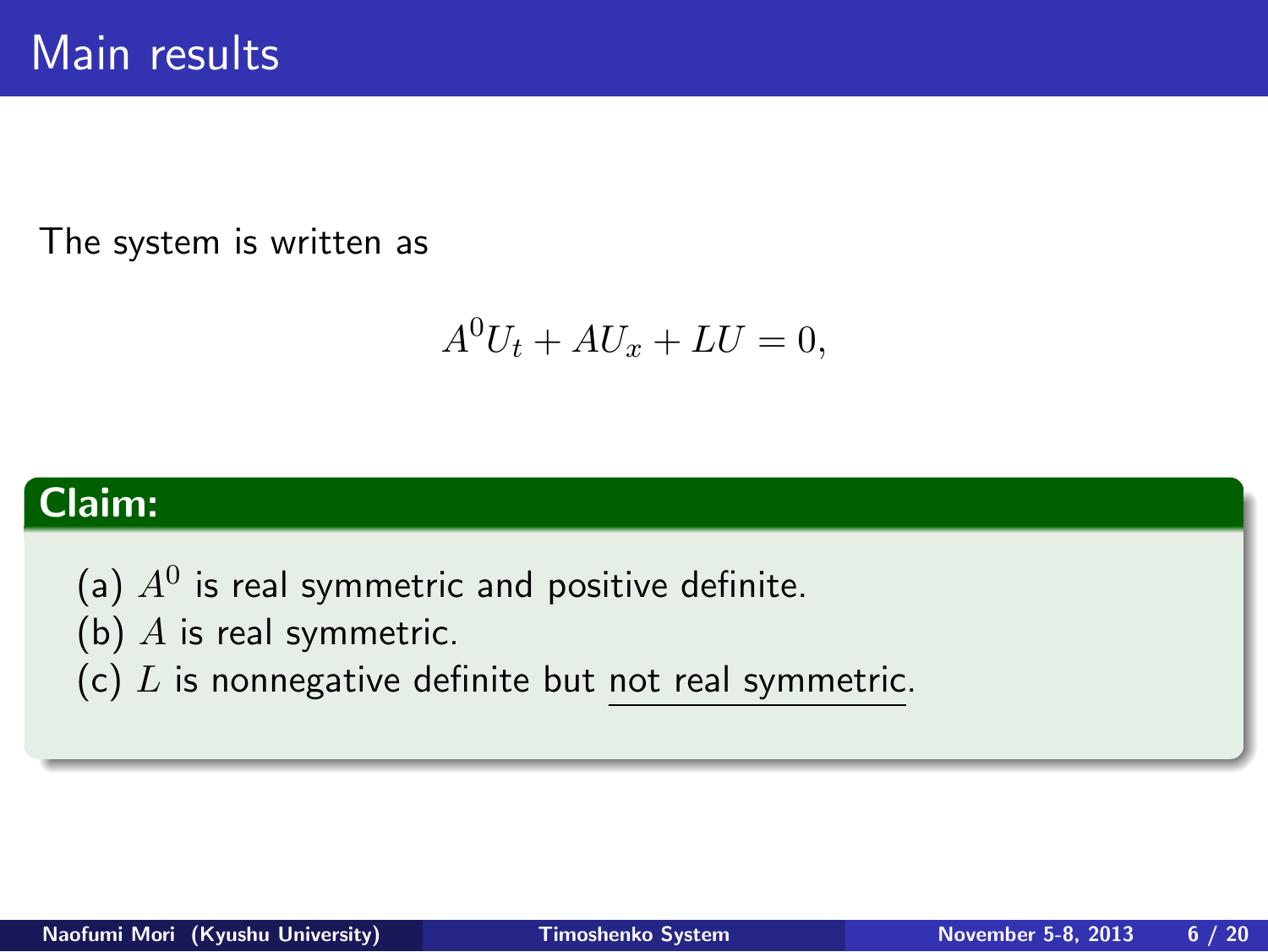The system is written as

$$
A^0U_t + AU_x + LU = 0,
$$

# . **Claim:** .

- (a)  $A^0$  is real symmetric and positive definite.
- (b) *A* is real symmetric.
- (c) *L* is nonnegative definite but not real symmetric.
	- *→* The general theory is not applicable.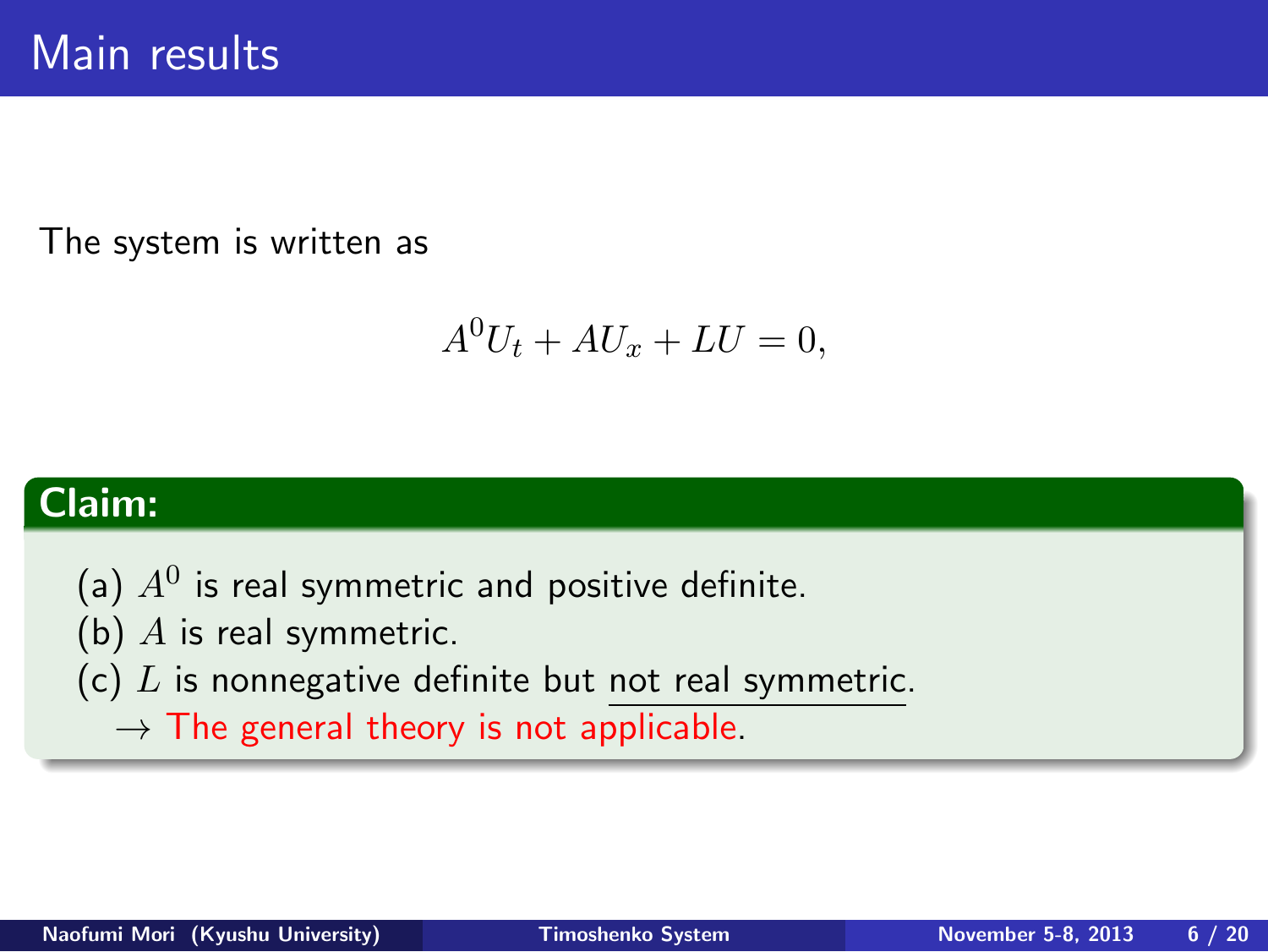where 
$$
U = (v, y, u, z, \theta)^T
$$
,  
\n
$$
A^{0} = \begin{pmatrix} 1 & 0 & 0 & 0 & 0 & 0 \\ 0 & 1 & 0 & 0 & 0 & 0 \\ 0 & 0 & 1 & 0 & 0 & 0 \\ 0 & 0 & 0 & 1 & 0 & 0 \\ 0 & 0 & 0 & 0 & 1 & 0 \\ 0 & 0 & 0 & 0 & 0 & 0 \end{pmatrix}, A = \begin{pmatrix} 0 & 0 & -1 & 0 & 0 & 0 \\ 0 & 0 & 0 & -a & b & 0 \\ -1 & 0 & 0 & 0 & 0 & 0 \\ 0 & -a & 0 & 0 & 0 & 0 \\ 0 & -a & 0 & 0 & 0 & 0 \\ 0 & b & 0 & 0 & 0 & \sqrt{\kappa} \\ 0 & 0 & 0 & 0 & \sqrt{\kappa} & 0 \end{pmatrix},
$$
\n
$$
L = \begin{pmatrix} 0 & 1 & 0 & 0 & 0 & 0 \\ -1 & 0 & 0 & 0 & 0 & 0 \\ 0 & 0 & 0 & 0 & 0 & 0 \\ 0 & 0 & 0 & 0 & 0 & 0 \\ 0 & 0 & 0 & 0 & 0 & 1 \end{pmatrix}.
$$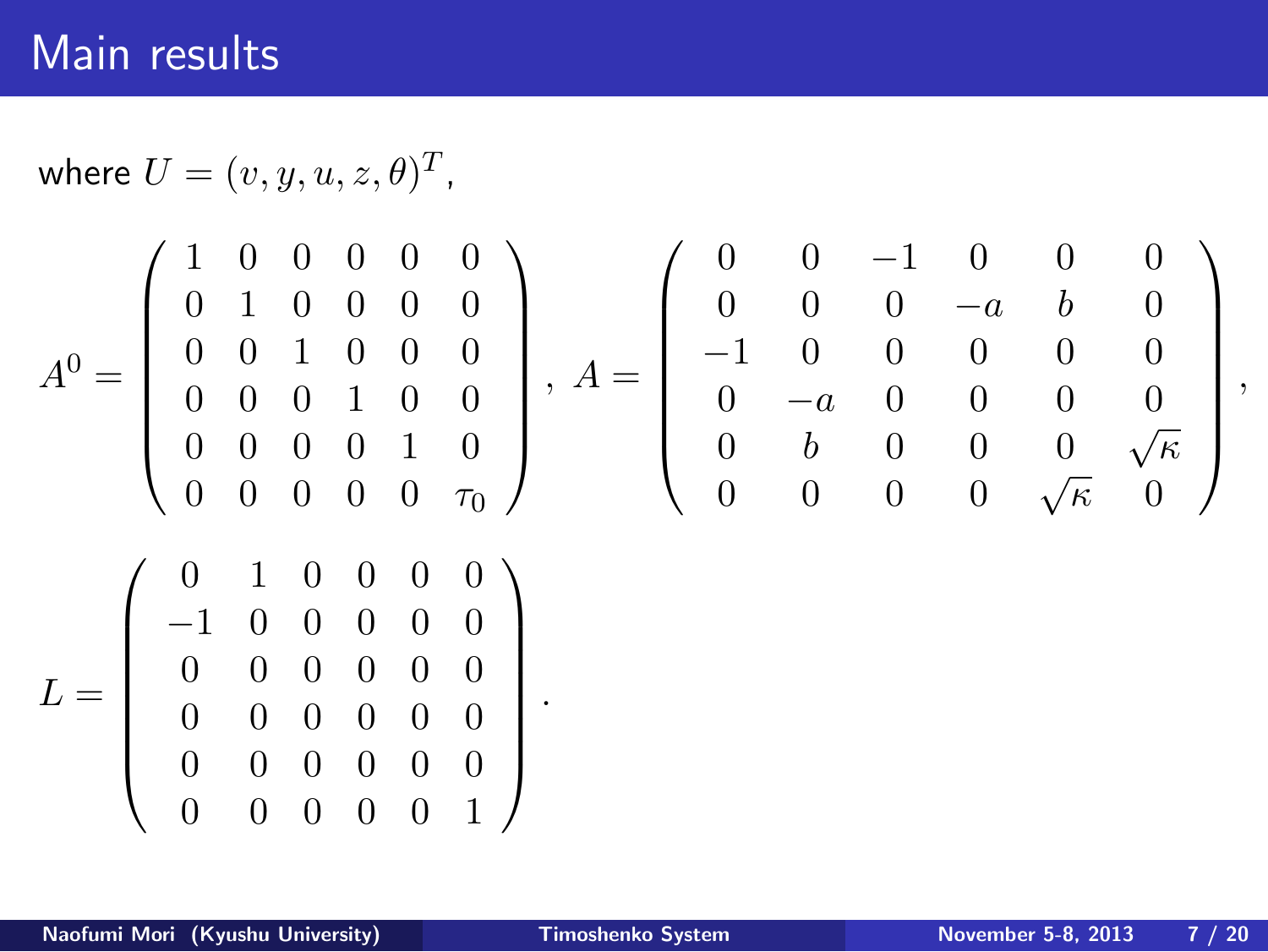### Decay estimate

#### . **Theorem (Decay estimate)** .

When  $P := \tau_0(1 - a^2 - b^2) + \kappa(a^2 - 1) = 0$ , we have  $\|\partial_x^k U(t)\|_{L^2} \leq C(1+t)^{-\frac{1}{4}(\frac{1}{2}-\frac{1}{p})-\frac{k}{4}} \|U_0\|_{L^p} + Ce^{-ct} \|\partial_x^k U_0\|_{L^2},$  (1)

while in the case of  $P \neq 0$ , we have

$$
\|\partial_x^k U(t)\|_{L^2} \le C(1+t)^{-\frac{1}{4}(\frac{1}{2}-\frac{1}{p})-\frac{k}{4}}\|U_0\|_{L^p} + C(1+t)^{-\frac{1}{2}}\|\partial_x^{k+l} U_0\|_{L^2},
$$
 (2)

where  $1 \leq p \leq 2$ , and  $k, l \geq 0$ .

*•* Decay estimate of the regularity-loss type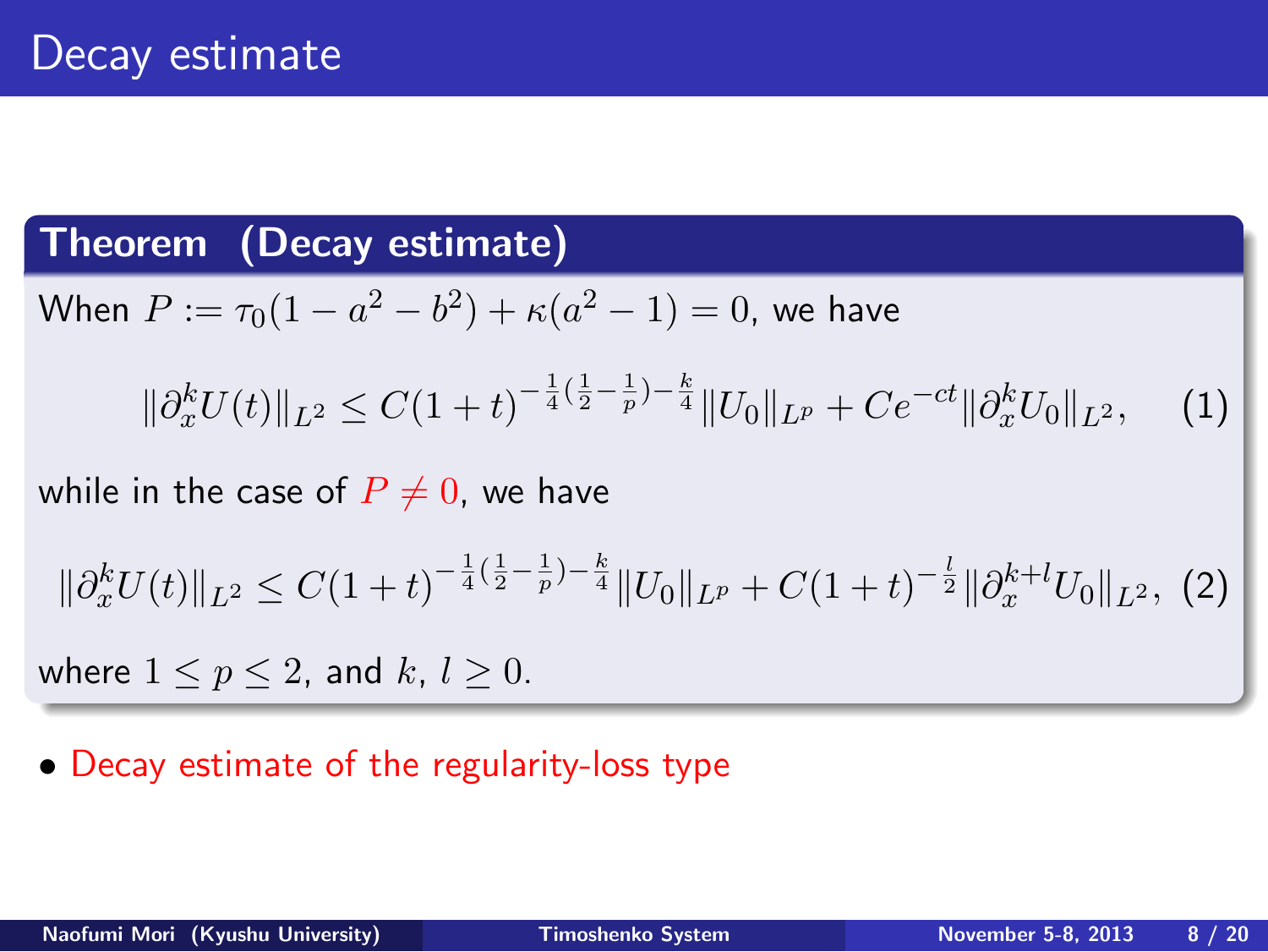### Pointwise estimate

### . **Lemma (Pointwise estimate)** . where  $\rho_1(\xi) = \xi^4/(1+\xi^2)^2$  and  $\rho_2(\xi) = \xi^4/(1+\xi^2)^3$ .  $\textsf{When} \,\, P = 0, \,\, \textsf{we} \,\, \textsf{have}$  $|\hat{U}(\xi, t)| \le Ce^{-c\rho_1(\xi)t} |\hat{U}_0(\xi)|,$  (3) while in the case of  $P \neq 0$ , we have  $|\hat{U}(\xi, t)| \le Ce^{-c\rho_2(\xi)t} |\hat{U}_0(\xi)|,$  (4)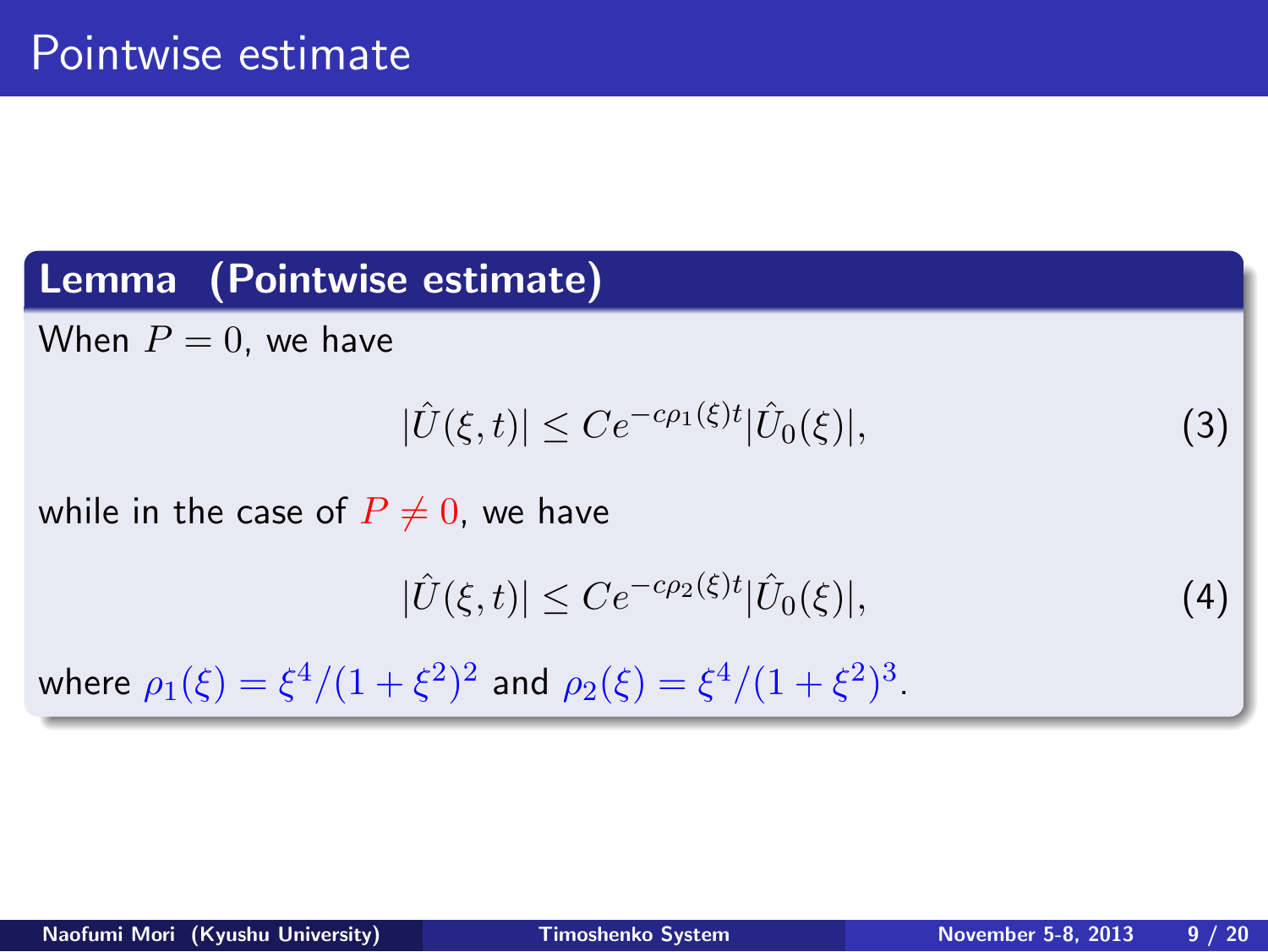### Dissipative structure

#### **Dissipative structure:**

- If  $P = 0$ , then  $\text{Re } \lambda(i\xi) \le -c\xi^4/(1+\xi^2)^2$ . *→* Standard type.
- If  $P \neq 0$ , then  $\text{Re } \lambda(i\xi) \le -c\xi^4/(1+\xi^2)^3$ . *→* Regularity-loss type.

When  $P \neq 0$ , calculating the asymptotic expansion of  $\lambda(i\xi)$  for  $|\xi| \to \infty$ , we have

Re 
$$
\lambda_j(i\xi) = \begin{cases} -\frac{b^2 \kappa}{2P^2} \xi^{-2} + \mathcal{O}(|\xi|^{-3}) & (j = 1, 2), \\ -\frac{\delta_j}{2} + \mathcal{O}(|\xi|^{-1}) & (j = 3, 4, 5, 6), \end{cases}
$$

where  $P := \tau_0(1 - a^2 - b^2) + \kappa(a^2 - 1)$  and  $\delta_j > 0$  for any  $j = 3, 4, 5, 6$ .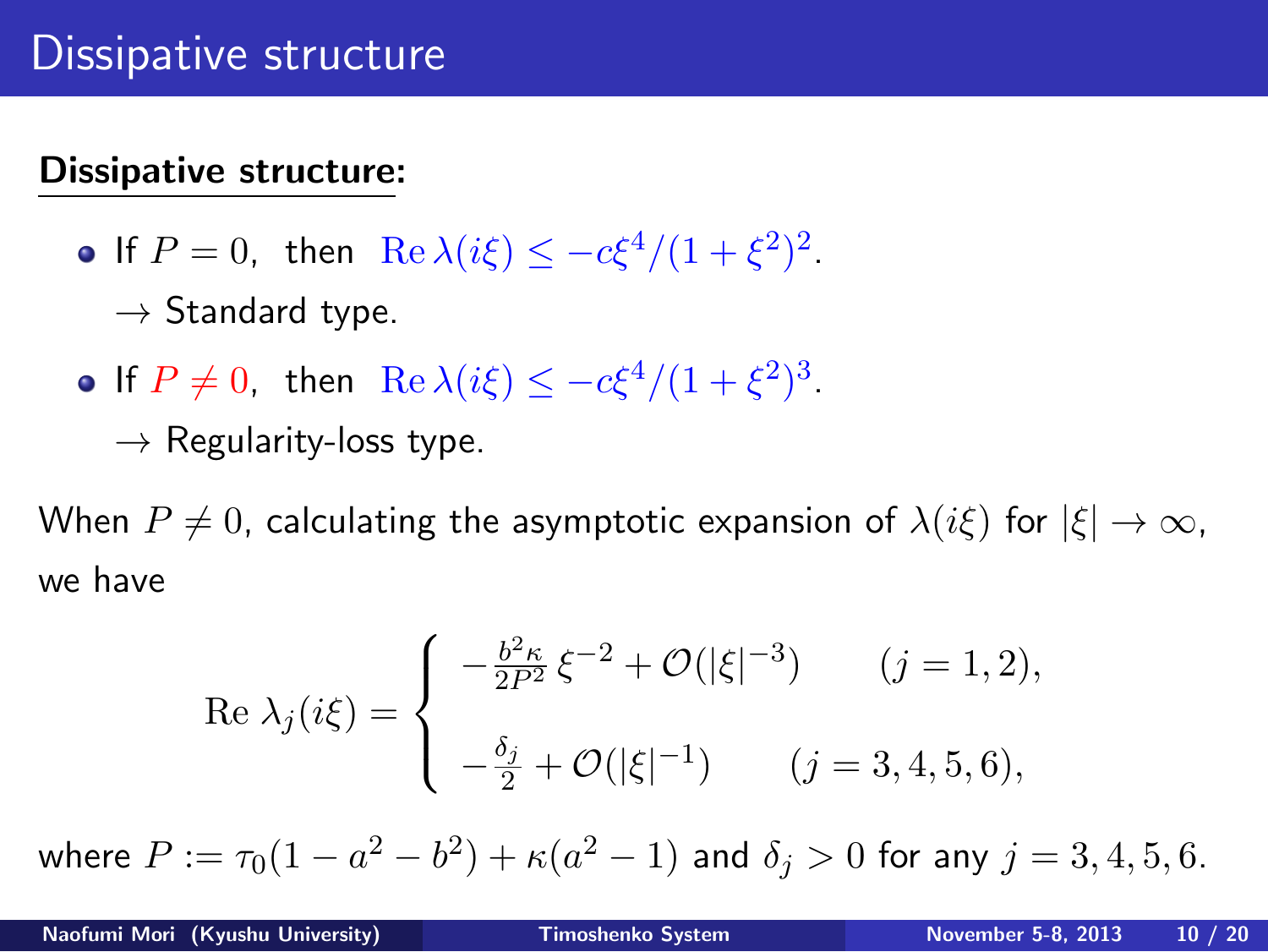# Proof of pointwise estimate

**Proof of pointwise estimate:** The system in the Fourier space:

$$
\hat{v}_t - i\xi \hat{u} + \hat{y} = 0,
$$
  
\n
$$
\hat{y}_t - ai\xi \hat{z} - \hat{v} + bi\xi \hat{\theta} = 0,
$$
  
\n
$$
\hat{u}_t - i\xi \hat{v} = 0,
$$
  
\n
$$
\hat{z}_t - ai\xi \hat{y} = 0,
$$
  
\n
$$
\hat{\theta}_t + \sqrt{\kappa} i\xi \hat{q} + bi\xi \hat{y} = 0,
$$
  
\n
$$
\tau_0 \hat{q}_t + \hat{q} + \sqrt{\kappa} i\xi \hat{\theta} = 0.
$$

Using the energy method in the Fourier space, we construct the Lyapunov function for  $P = 0$  and  $P \neq 0$ , respectively.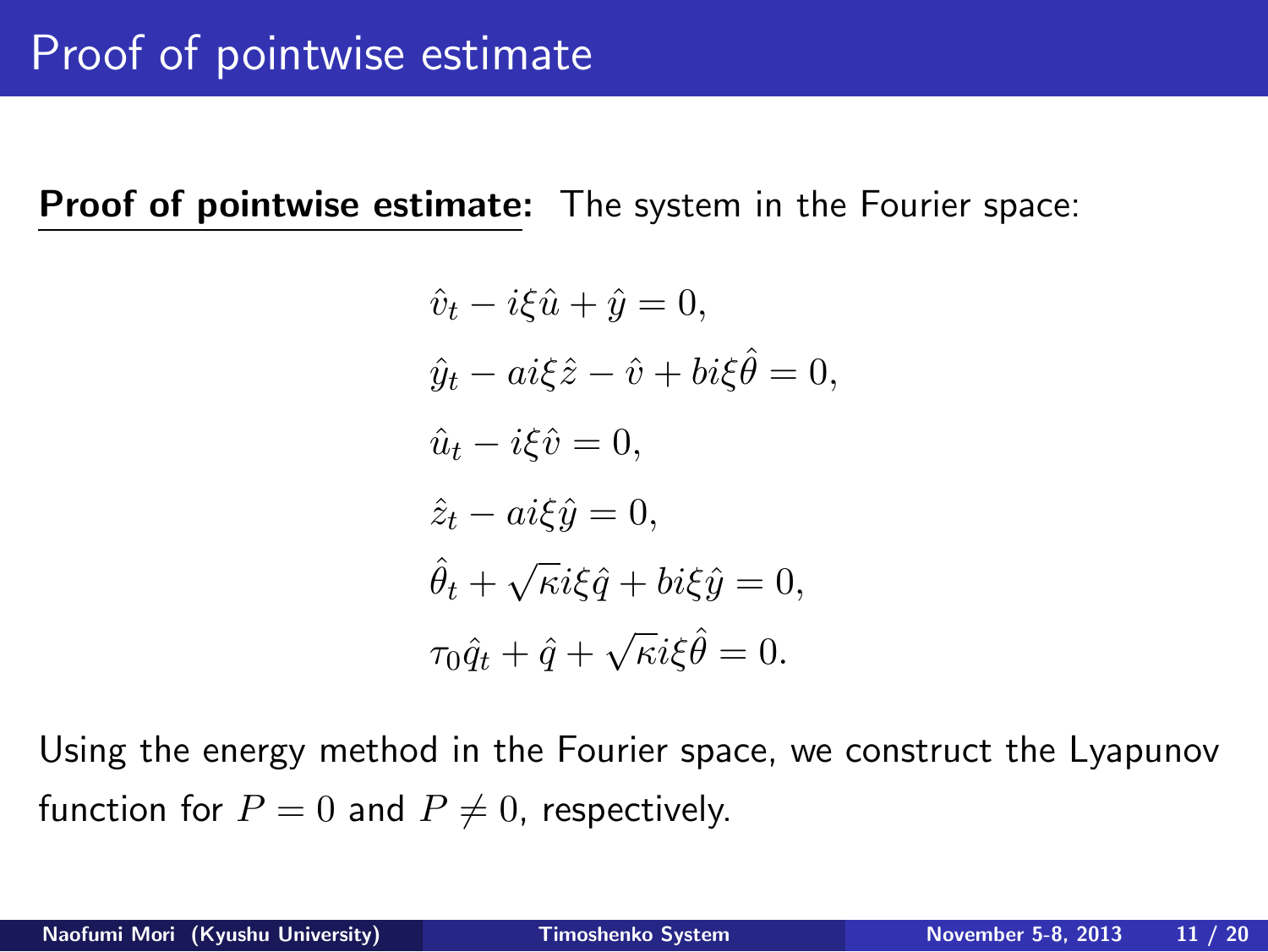# Proof of pointwise estimate

**Lyapunov function:** When  $P \neq 0$ ,

$$
E = \frac{1}{2} |\hat{U}|^2 + \alpha_3 \frac{\xi}{1 + \xi^2} E_0 + \alpha_3 \alpha_2 \alpha_1 \frac{\xi^3}{(1 + \xi^2)^3} \{E_1 + (1 + \xi^2)E_2\} + \alpha_3 \alpha_2 \frac{1}{(1 + \xi^2)^2} \{(\xi^2 \mathbb{E}_3 + \xi \mathbf{E}_4 + E_5) + (1 + \xi^2)(\xi \mathbf{E}_6 + \mathbf{E}_7)\},
$$

where  $\alpha_1, \, \alpha_2 > 0$  and  $\alpha_3 > 0$  are small constants. Also, we put

$$
|\hat{U}|^2 = |\hat{v}|^2 + |\hat{y}|^2 + |\hat{u}|^2 + |\hat{z}|^2 + |\hat{\theta}|^2 + \tau_0 |\hat{q}|^2,
$$
  
\n
$$
E_0 = \tau_0 \text{Re} (i\hat{\theta}\bar{\hat{q}}), \quad E_1 = \text{Re} (i\hat{v}\bar{\hat{u}}), \quad E_2 = \text{Re} (i\hat{z}\bar{\hat{y}}), \quad E_3 = -\text{Re} (\hat{v}\bar{\hat{y}}),
$$
  
\n
$$
E_4 = -\text{Re} (\hat{u}\bar{\hat{z}}), \quad E_5 = -\text{Re} (\hat{u}\bar{\hat{\theta}}), \quad E_6 = \text{Re} (i\hat{y}\bar{\hat{\theta}}), \quad E_7 = \tau_0 \text{Re} (\hat{v}\bar{\hat{q}}).
$$

Moreover,

$$
\mathbb{E}_{3} = bE_{3} + abE_{4} + (a^{2} - 1)E_{5} - \frac{1 - a^{2} - b^{2}}{\sqrt{\kappa}}E_{7},
$$
\n
$$
\mathbf{E}_{4} = -bE_{1} + E_{6}, \quad \mathbf{E}_{6} = -bE_{2} + aE_{6}, \quad \mathbf{E}_{7} = bE_{4} + aE_{5}.
$$
\nNaofumi Mori (Kyushu University) *Timoshenko System November 5-8, 2013* 12 / 20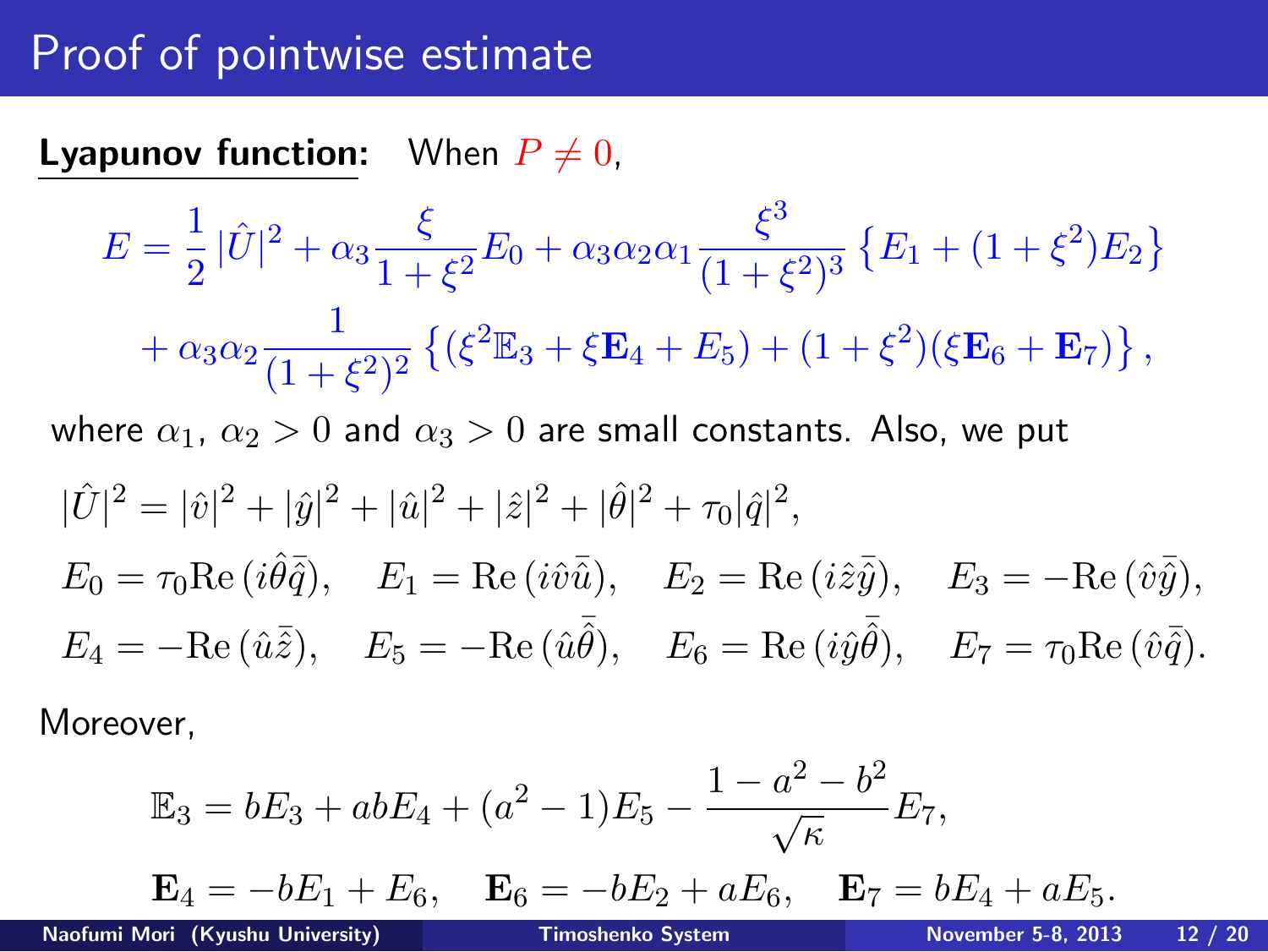# Proof of pointwise estimate

We have

$$
\frac{\partial}{\partial t}E + cF \le 0,
$$

where

$$
F = \frac{\xi^4}{(1+\xi^2)^3} |\hat{v}|^2 + \frac{\xi^4}{(1+\xi^2)^2} |\hat{y}|^2 + \frac{\xi^2}{(1+\xi^2)^2} |\hat{u}|^2
$$
  
+ 
$$
\frac{\xi^2}{1+\xi^2} |\hat{z}|^2 + \frac{\xi^2}{1+\xi^2} |\hat{\theta}|^2 + |\hat{q}|^2.
$$

Therefore we obtain

$$
\frac{\partial}{\partial t}E + c\rho_2(\xi)E \le 0,
$$

where  $\rho_2(\xi)=\xi^4/(1+\xi^2)^3$ . This yields the desired pointwise estimate (4).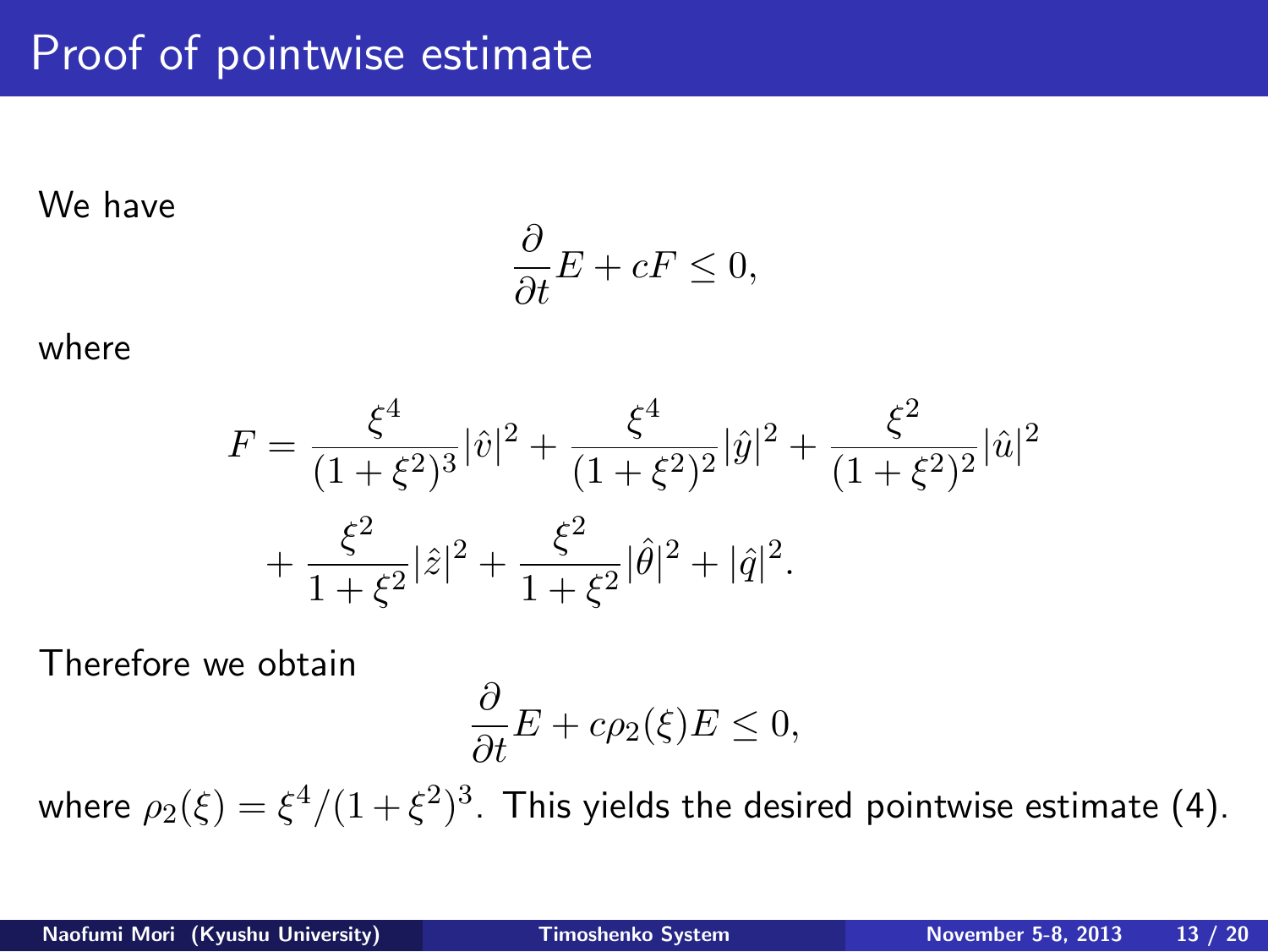### Energy estimate

**Energy estimate:** When  $P \neq 0$ , as a simple corollary of

$$
\frac{\partial}{\partial t}E + cF \le 0,
$$

we have the following energy estimate:

$$
\begin{aligned} &\|\partial_x^k U(t)\|_{H^{s-k}}^2 + \int_0^t (\|\partial_x^{k+2} v(\tau)\|_{H^{s-k-3}}^2 + \|\partial_x^{k+2} y(\tau)\|_{H^{s-k-2}}^2 \\ &+ \|\partial_x^{k+1} u(\tau)\|_{H^{s-k-2}}^2 + \|\partial_x^{k+1} z(\tau)\|_{H^{s-k-1}}^2 \\ &+ \|\partial_x^{k+1} \theta(\tau)\|_{H^{s-k-1}}^2 + \|\partial_x^k q(\tau)\|_{H^{s-k}}^2) d\tau \\ &\leq C \|\partial_x^k U(0)\|_{H^{s-k}}^2 \end{aligned}
$$

where  $s \geq 0$  and  $0 \leq k \leq s$ .

*•* Energy estimate of the regularity-loss type: In the dissipation part, we have the regularity-loss for the component (*v, u*).

**Naofumi Mori (Kyushu University) Timoshenko System November 5-8, 2013 14 / 20**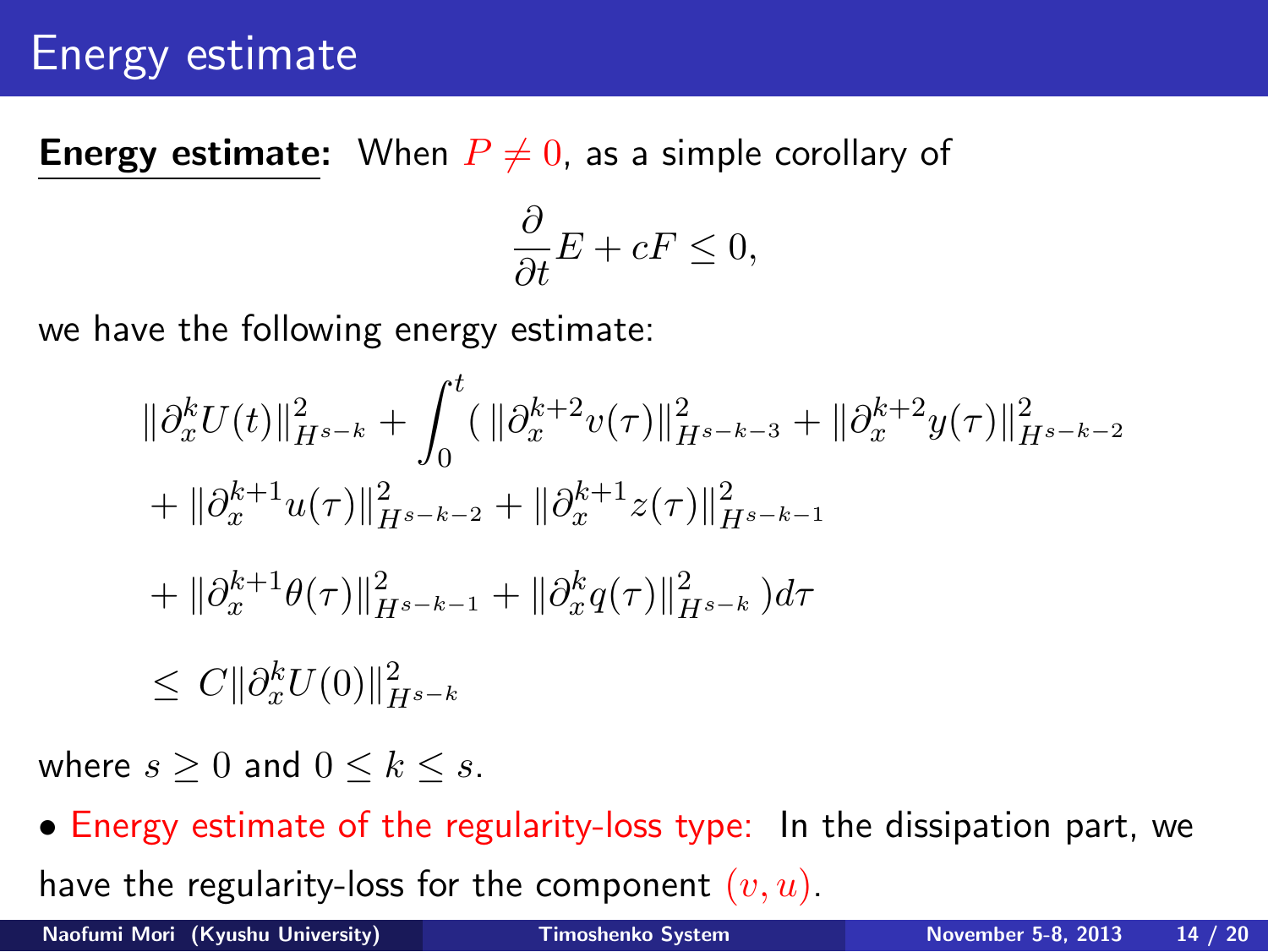**Proof of decay estimate:** When  $P = 0$ , we have

$$
\|\partial_x^k U(t)\|_{L^2(\mathbb{R})}^2 = C \int_{\mathbb{R}} \xi^{2k} |\hat{U}(\xi, t)|^2 d\xi
$$
  
\n
$$
\leq C \int_{\mathbb{R}} \xi^{2k} e^{-\rho_1(\xi)t} |\hat{U}(\xi, 0)|^2 d\xi
$$
  
\n
$$
= C \left( \int_{|\xi| \leq 1} + \int_{|\xi| \geq 1} \right)
$$
  
\n
$$
=: I_1 + I_2.
$$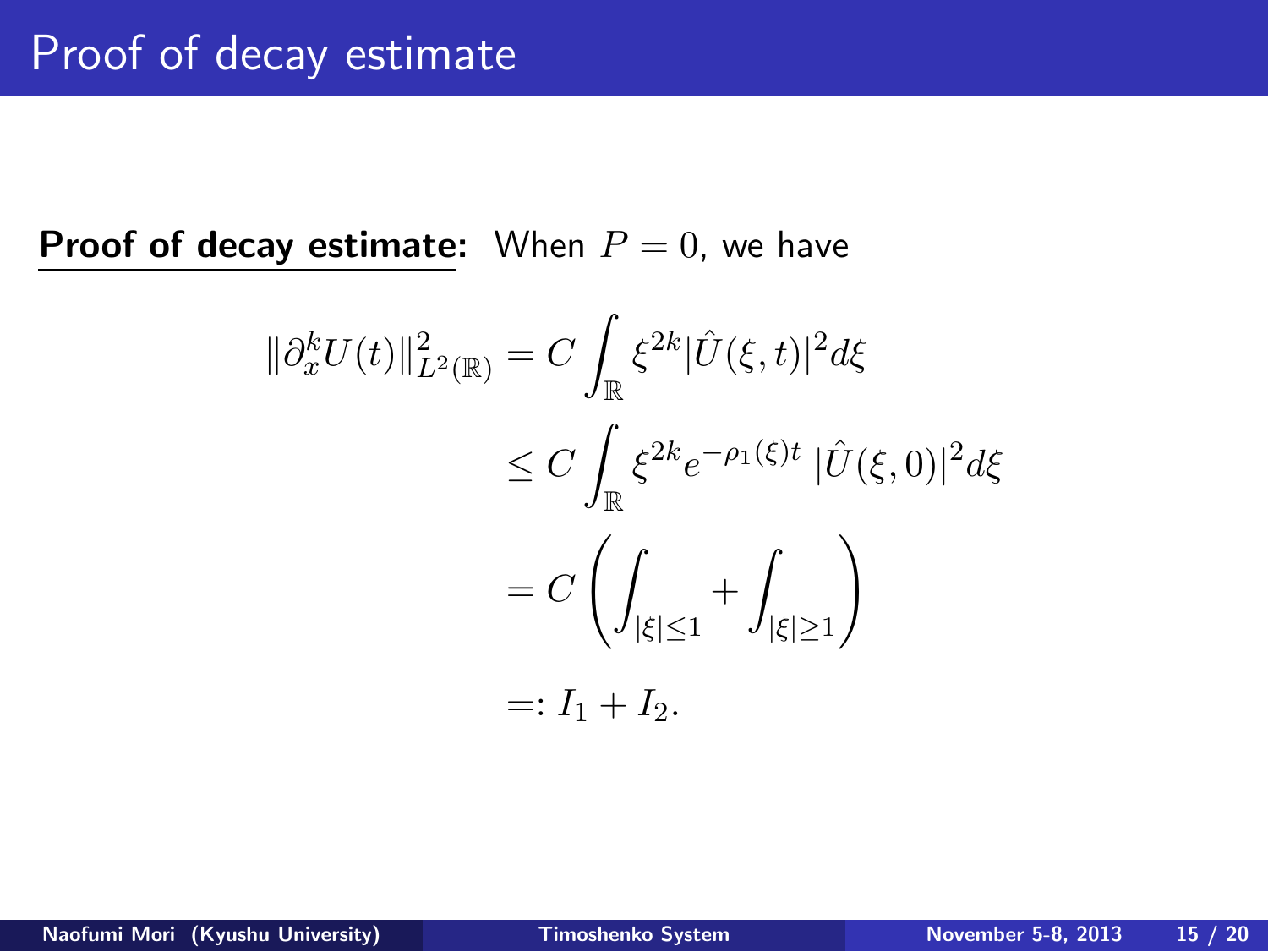Here we have  $\rho_1(\xi) = \xi^4/(1+\xi^2)^2 \geq c\xi^4$  for  $|\xi| \leq 1$  so that low frequency term  $I_1$  is estimated as

$$
I_1 = C \int_{|\xi| \le 1} |\xi|^{2k} e^{-c\rho_1(\xi)t} |\hat{U}(\xi, 0)|^2 d\xi
$$
  
 
$$
\le C \int_{|\xi| \le 1} |\xi|^{2k} e^{-c\xi^4 t} |\hat{U}(\xi, 0)|^2 d\xi.
$$

We choose  $p'$  such that  $\frac{1}{p} + \frac{1}{p'}$  $\frac{1}{p'} = 1$  for  $1 \leq p \leq 2$ , and take  $r$  such that  $\frac{1}{r} + \frac{2}{p'}$  $\frac{2}{p^{\prime}}=1.$  Then applying the Hölder inequality and the Hausdorff-Young inequality, we have

$$
I_1 \leq C \|\xi\|^{2k} e^{-c\xi^{4}t} \|_{L^{r}(|\xi|\leq 1)} \|\hat{U}_0\|_{L^{p'}}^2
$$
  
\n
$$
\leq C(1+t)^{-\frac{1}{4r} - \frac{k}{2}} \|\hat{U}_0\|_{L^{p'}}^2
$$
  
\n
$$
\leq C(1+t)^{-\frac{1}{2}(\frac{1}{p} - \frac{1}{2}) - \frac{k}{2}} \|U_0\|_{L^{p}}^2.
$$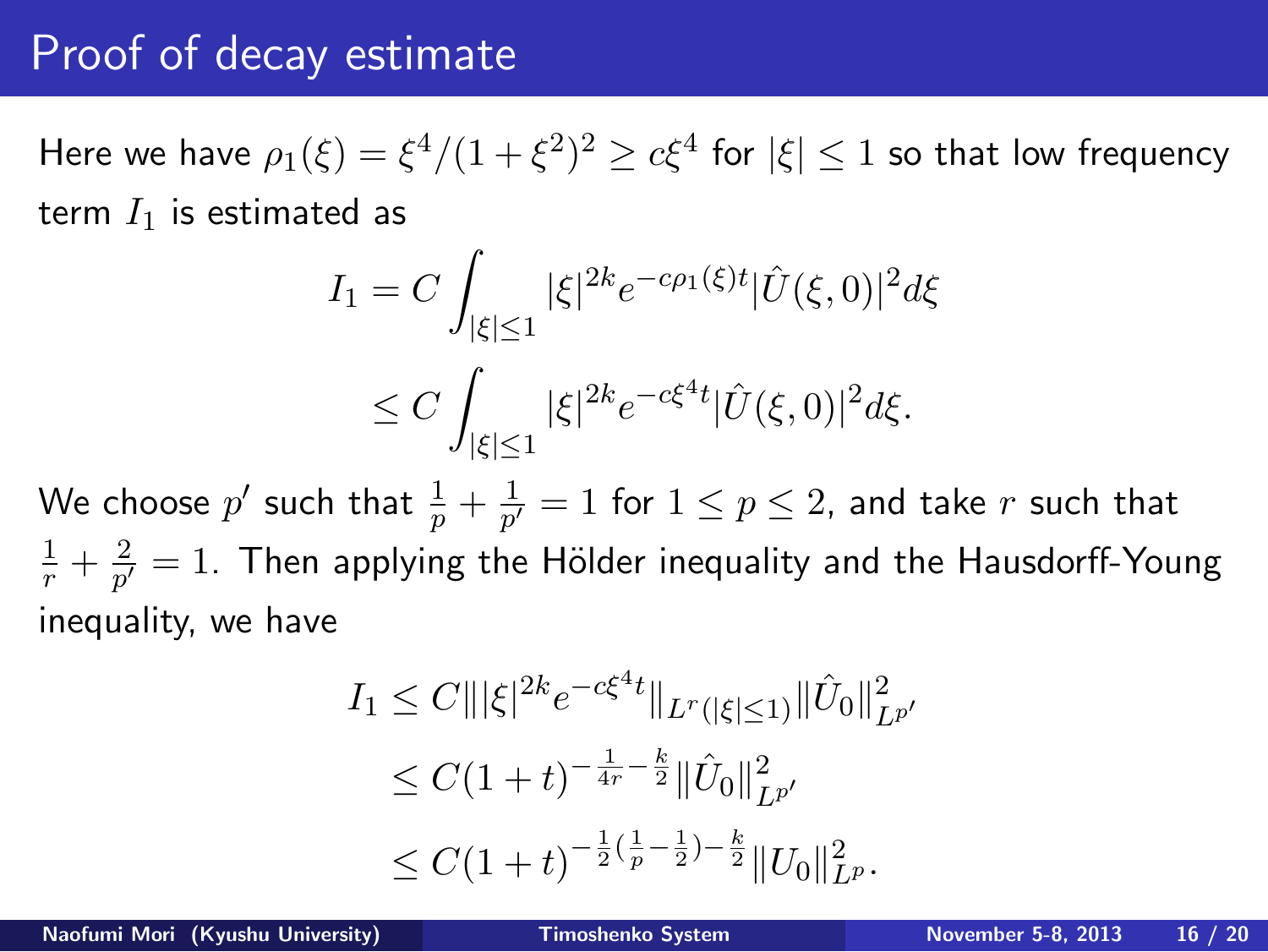On the other hand, in high frequency region *|ξ| ≥* 1, we have  $\rho_1(\xi) = \xi^4/(1+\xi^2)^2 \ge c$  and hence

$$
I_2 = C \int_{|\xi| \ge 1} |\xi|^{2k} e^{-c\rho_1(\xi)t} |\hat{U}(\xi, 0)|^2 d\xi
$$
  
\n
$$
\le C e^{-ct} \int_{|\xi| \ge 1} |\xi|^{2k} |\hat{U}(\xi, 0)|^2 d\xi
$$
  
\n
$$
\le C e^{-ct} ||\partial_x^k U_0||_{L^2}^2.
$$

This shows the desired decay estimate (1).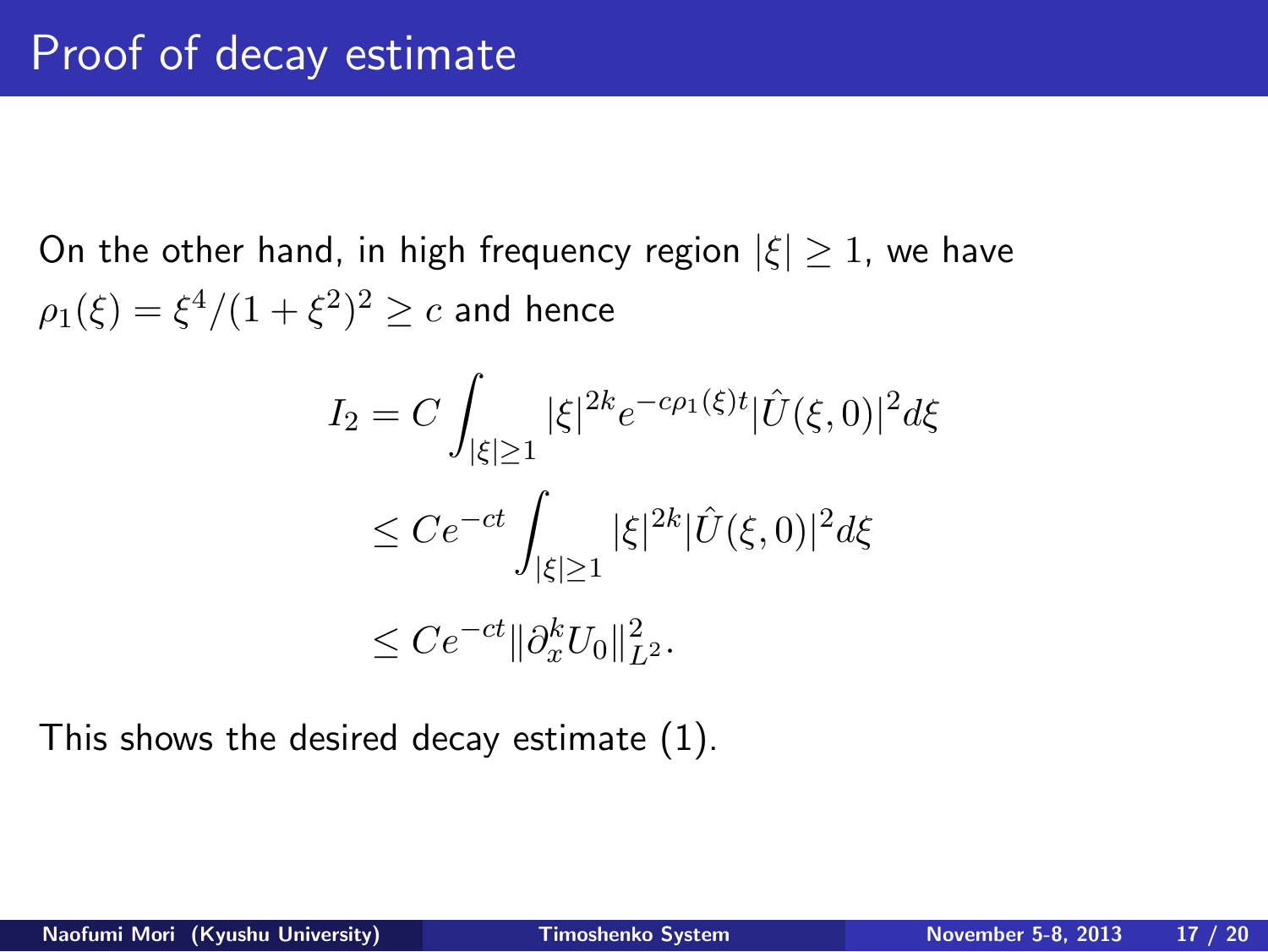Next we consider the case of  $P \neq 0$ .

$$
\begin{aligned} \|\partial_x^k U(t)\|_{L^2(\mathbb{R})}^2 &= C \int_{\mathbb{R}} \xi^{2k} |\hat{U}(\xi, t)|^2 d\xi \\ &\le C \int_{\mathbb{R}} \xi^{2k} e^{-\rho_2(\xi)t} |\hat{U}(\xi, 0)|^2 d\xi \\ &= C \left( \int_{|\xi| \le 1} + \int_{|\xi| \ge 1} \right) \\ &=: J_1 + J_2. \end{aligned}
$$

Since  $\rho_2(\xi) = \xi^4/(1+\xi^2)^3 \ge c\xi^4$  for  $|\xi| \le 1$ , the low frequency part  $J_1$  is estimated just in the same way as in the case of  $P=0$ .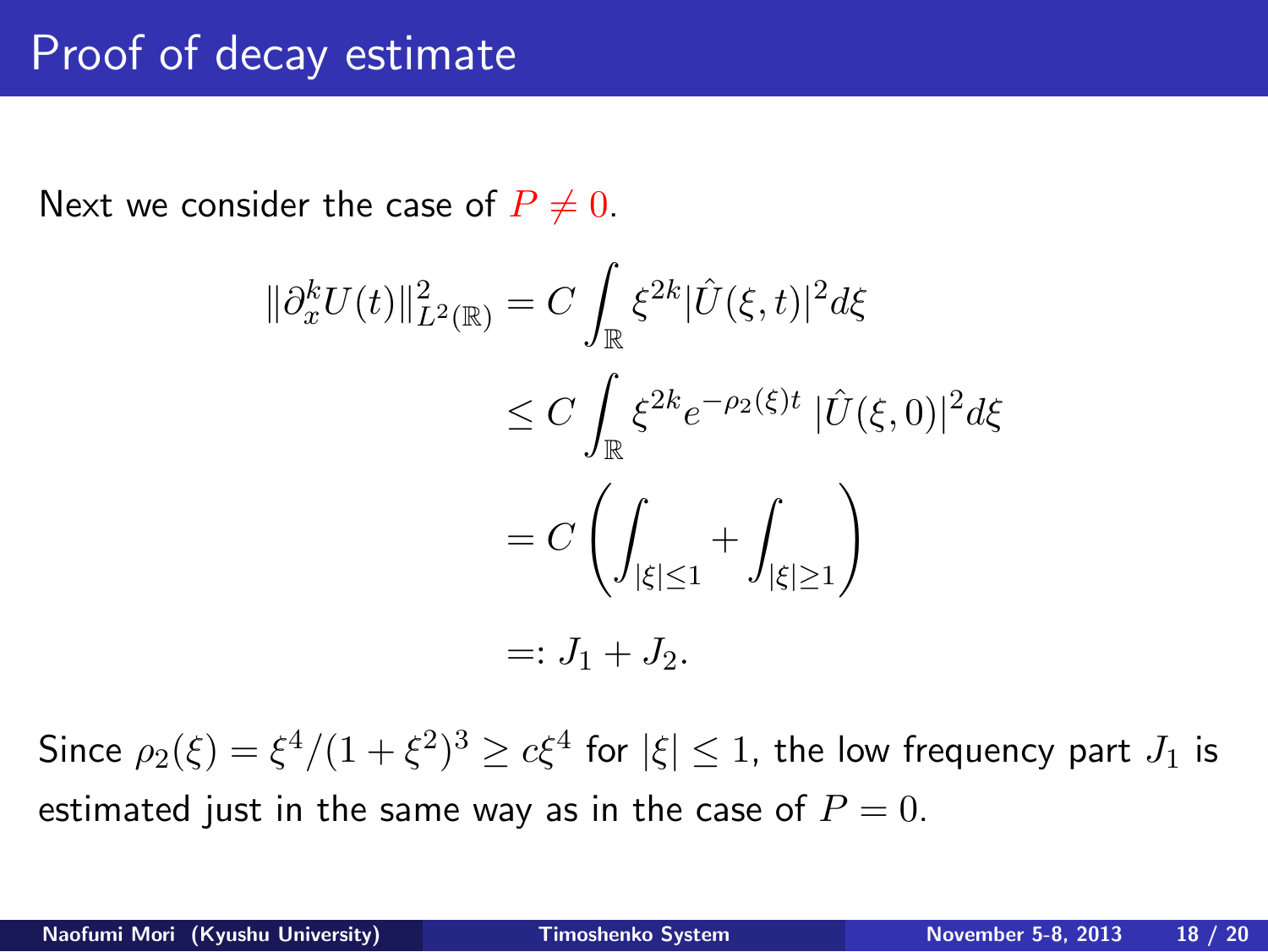On the other hand, in high frequency region *|ξ| ≥* 1, we see that  $\rho_2(\xi) = \xi^4/(1+\xi^2)^3 \ge c|\xi|^{-2}$ . Thus we have

$$
J_2 = C \int_{|\xi| \ge 1} \xi^{2k} e^{-c\rho_2(\xi)t} |\hat{U}(\xi, 0)|^2 d\xi
$$
  
\n
$$
\le C \int_{|\xi| \ge 1} \xi^{2k} e^{-c\xi^{-2}t} |\hat{U}(\xi, 0)|^2 d\xi
$$
  
\n
$$
\le C \sup_{|\xi| \ge 1} (\xi^{-2l} e^{-c\xi^{-2}t}) \int_{|\xi| \ge 1} \xi^{2(k+l)} |\hat{U}(\xi, 0)|^2 d\xi
$$
  
\n
$$
\le C (1+t)^{-l} ||\partial_x^{k+l} U_0||^2_{L^2(\mathbb{R})}.
$$

This shows the desired decay estimate (2).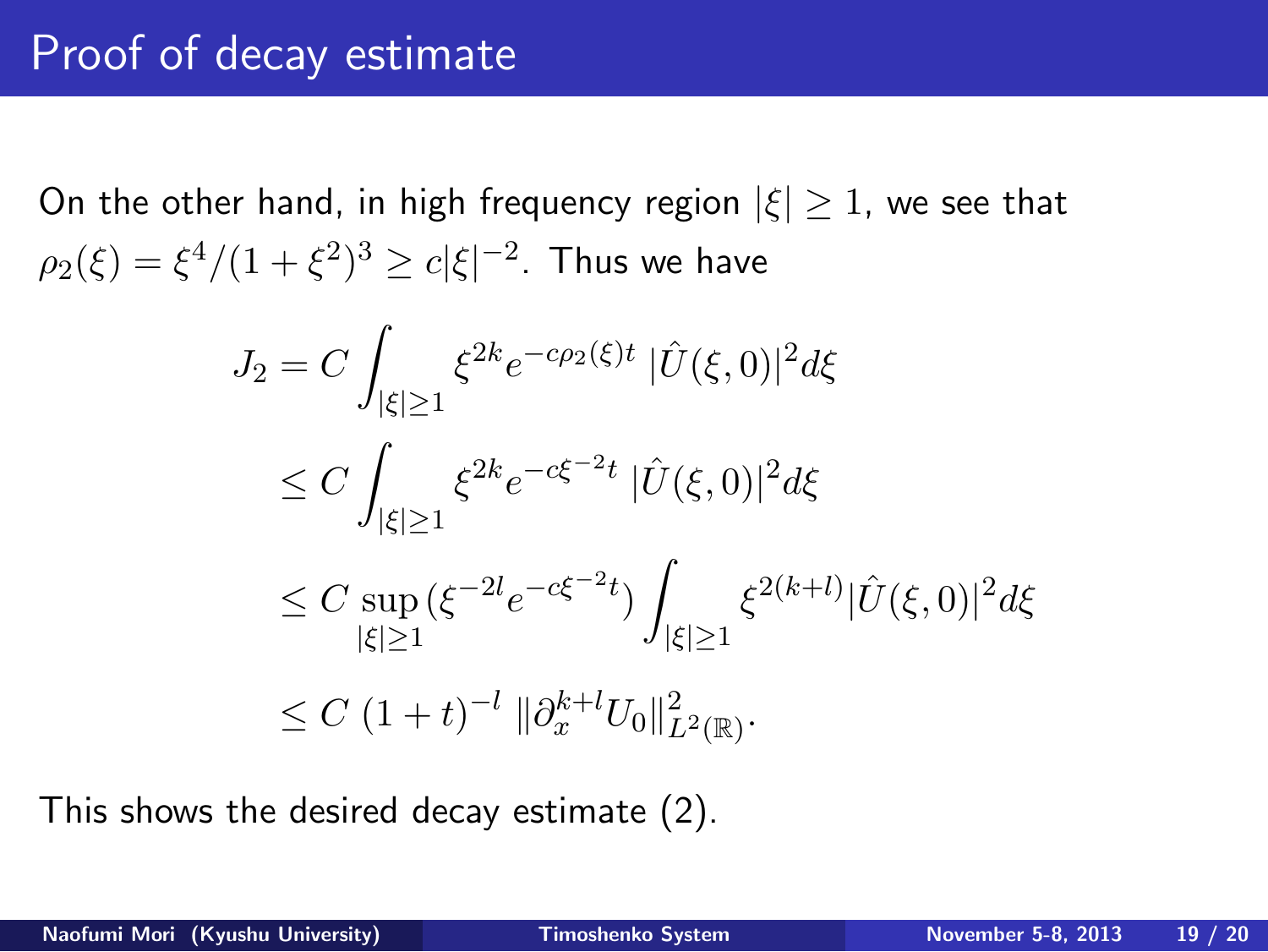### Summary

#### **Summary:**

- Timoshenko system with the Cattaneo law
	- *◦* Decay estimate
	- *◦* Pointwise estimate
	- *◦* Decay structure
	- *◦* Energy estimate